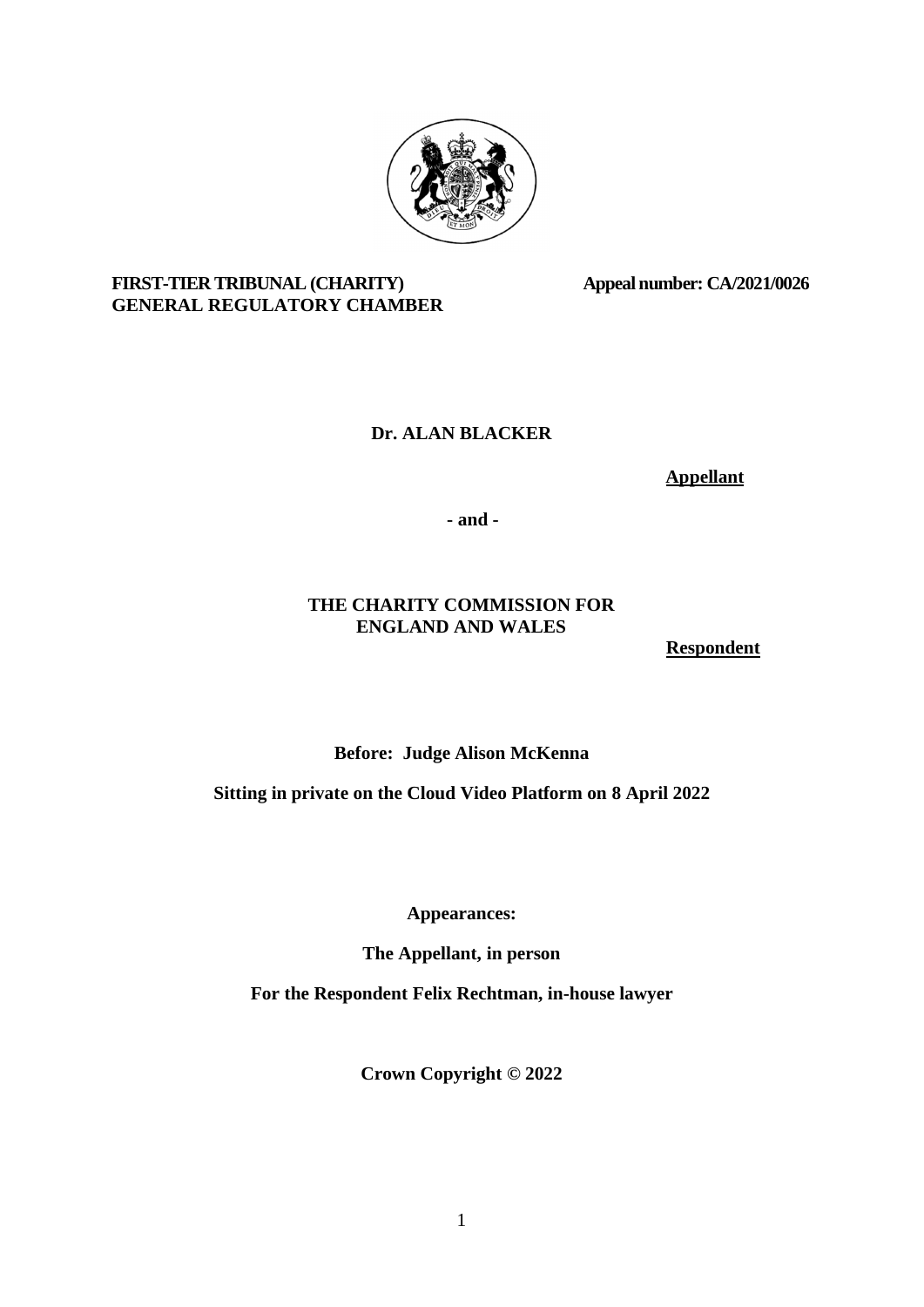### **CORRECTED DECISION**

## **The appeal is dismissed.**

### **REASONS**

#### *A: Background*

- 1. The Appellant was a founding trustee of The Joint Armed Forces Legal Advocacy Service ("JAFLAS"), registered charity number 1142202. Its objects are *"The relief of financial hardship by the provision of free legal advice/assistance to persons who, through lack of means, would otherwise be unable to obtain such advice".* The Appellant has also undertaken an executive role for the charity, described in the papers variously as its 'Director', 'Director General', 'Executive Director' or 'Chief Executive'. He appears to work alone and to undertake work for the charity from his home address. He is currently unable to serve as a trustee or senior manager, and states that he is working as a volunteer adviser for JAFLAS and a voluntary secretary to its Board of Trustees.
- 2. In January 2020, the Appellant was convicted of an offence contrary to s. 111A of the Social Security and Administration Act  $1992<sup>1</sup>$  $1992<sup>1</sup>$  ('making a false statement or representation to obtain benefits'). It was common ground between the parties that this was an offence involving dishonesty or deception so that the conviction made him subject to an automatic disqualification from acting as a charity trustee under s. 178 (1) case A (b) of the Charities Act [2](#page-1-1)011 ("the 2011 Act")<sup>2</sup>. He was sentenced to a term of imprisonment of 9 months, **suspended for 2 years**, so that it will be spent (and the automatic disqualification will expire) in October 2024.
- 3. The Appellant was contacted by the Charity Commission ("the Commission") and informed of his disqualification. In September 2020 he applied for a waiver under s. 181 of the Charities Act 2011<sup>[3](#page-1-2)</sup>, wishing to serve as a charity trustee for JAFLAS and generally for other charities. On 27 April 2021, the Commission refused to grant either waiver. Following an internal Decision Review, the Commission again refused to grant the waivers sought on 9 September 2021. This is an appeal against that decision.

### *B: Appeal to the Tribunal*

4. A Notice of Appeal dated 20 September 2021 was submitted to the Tribunal. This relied on grounds that the Commission's decision failed to take sufficient account of the evidence submitted, did not properly assess risk, is materially flawed, contained errors of fact, was unfair, logically poor, disproportionate and put the public at risk. Appended to the Notice of Appeal was a set of client instruction documents and a Client Handbook, each headed "*Dr Alan Blacker & Co. In House Lawyers of the Joint Armed Forces Legal Advocacy Service. Chambers of The Rt. Hon. The Lord Harley, Senior*

<span id="page-1-0"></span><sup>1</sup> [Social Security Administration Act 1992 \(legislation.gov.uk\)](https://www.legislation.gov.uk/ukpga/1992/5/section/111A)

<span id="page-1-1"></span><sup>2</sup> [Charities Act 2011 \(legislation.gov.uk\)](https://www.legislation.gov.uk/ukpga/2011/25/section/178)

<span id="page-1-2"></span><sup>3</sup> [Charities Act 2011 \(legislation.gov.uk\)](https://www.legislation.gov.uk/ukpga/2011/25/section/181)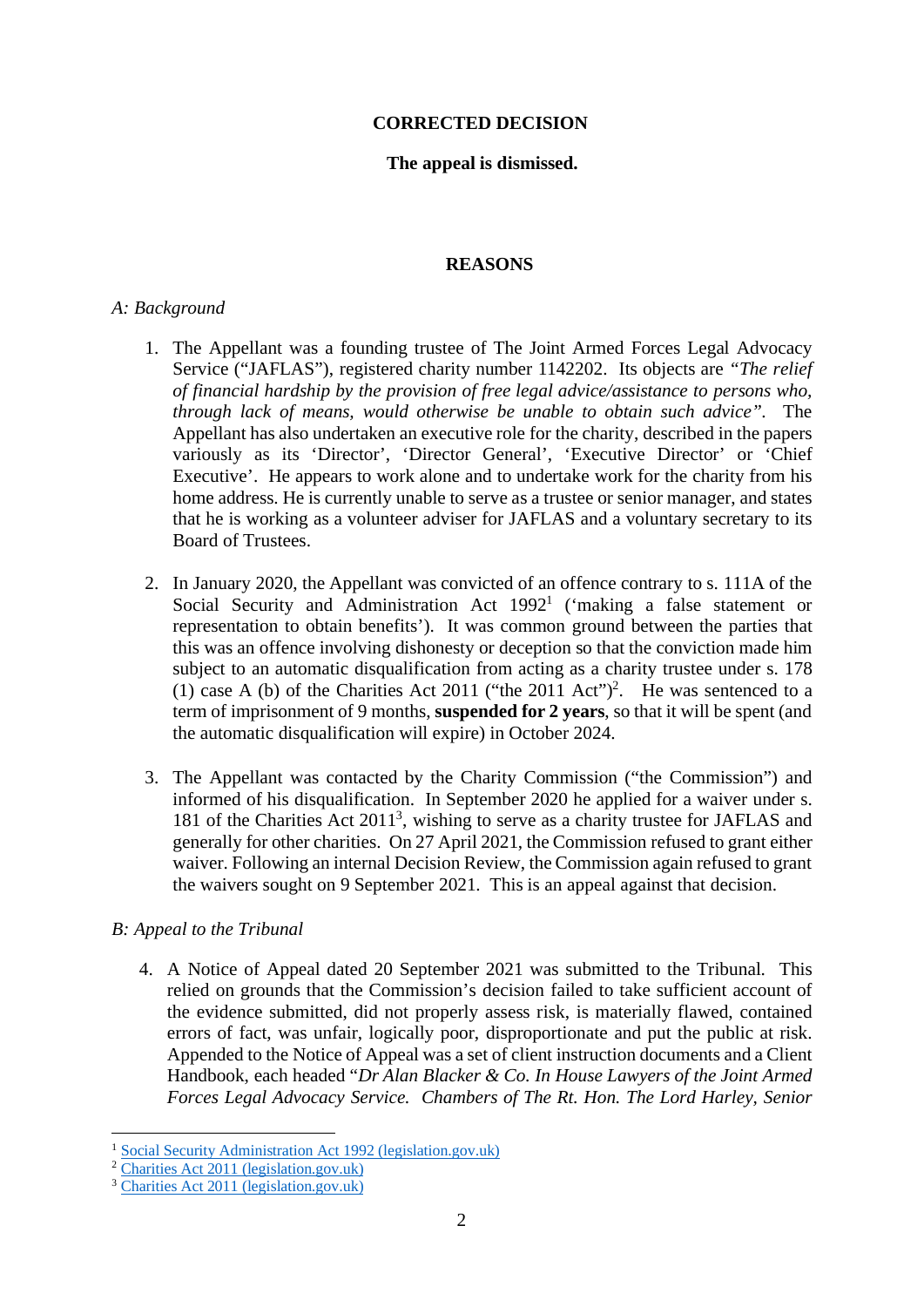*Counsel"*. These, and their associated documents concerning membership of JAFLAS, a policy manual, a complaints procedure, financial assessment forms and gift aid forms together run to over 280 pages but there is no accompanying explanation of their relationship to the Grounds of Appeal.

- 5. The Commission's Response dated 10 November 2021 resisted the appeal on the basis that it had considered all relevant information but reasonably concluded that the benefits of granting a waiver did not outweigh the associated risks so that it was in the best interests of the charity and the wider sector for the automatic disqualification to remain in force. It exhibited its Decision Logs recording all the factors taken into consideration in the application of the relevant balancing exercise.
- 6. The Commission further submitted that the grant of a waiver to the Appellant would damage public trust and confidence in JAFLAS and in charities generally because the conduct which led to the automatic disqualification was serious and the conviction was serious, recent and unspent.
- 7. The Appellant filed a Reply (undated), which submitted that the Commission had not considered the best interests of the charity or the interests of the general public because it had failed to acknowledge the long work history of the Appellant and enormous benefit of his work to the public. It is also stated that the Commission had failed to appreciate the confusion caused to the public by the fact that the Appellant was permitted to serve as a company director but not a charity trustee. Further it was submitted that the trustees of JAFLAS appreciated the risks, were all seasoned professionals and able to form their own judgement on how best to manage the risks. The Appellant points out that the Commission has made no finding of misconduct or mismanagement at JAFLAS and submits that the 'risks' to which it refers are merely speculative.
- 8. It is stated in the Reply that *"To be a director of the company which is the trading subsidiary of the charity places the Appellant in a significant role of leadership and management, and this is singularly dismissed by the Respondent".*

### *C: Mode of Hearing*

- 9. The Tribunal had before it a Hearing Bundle (712 pages); an Authorities Bundle (68 pages); and a Witness Evidence and Skeletons Bundle (70 pages).
- 10. An oral hearing lasting one day was held remotely on the Cloud Video Platform at which the Appellant, being unable to connect his video camera, attended by telephone. He played a full role in the proceedings notwithstanding that difficulty, and I am satisfied that he was not disadvantaged in the presentation of his case.
- 11. The Appellant informed the Tribunal in advance that he was not well, so the Tribunal took regular breaks to ensure that he could participate fully in the hearing. He made an opening statement, gave evidence, and made a closing statement in a hearing which lasted from 10 am to 4 pm. I am satisfied that his illness did not adversely affect the presentation of his case.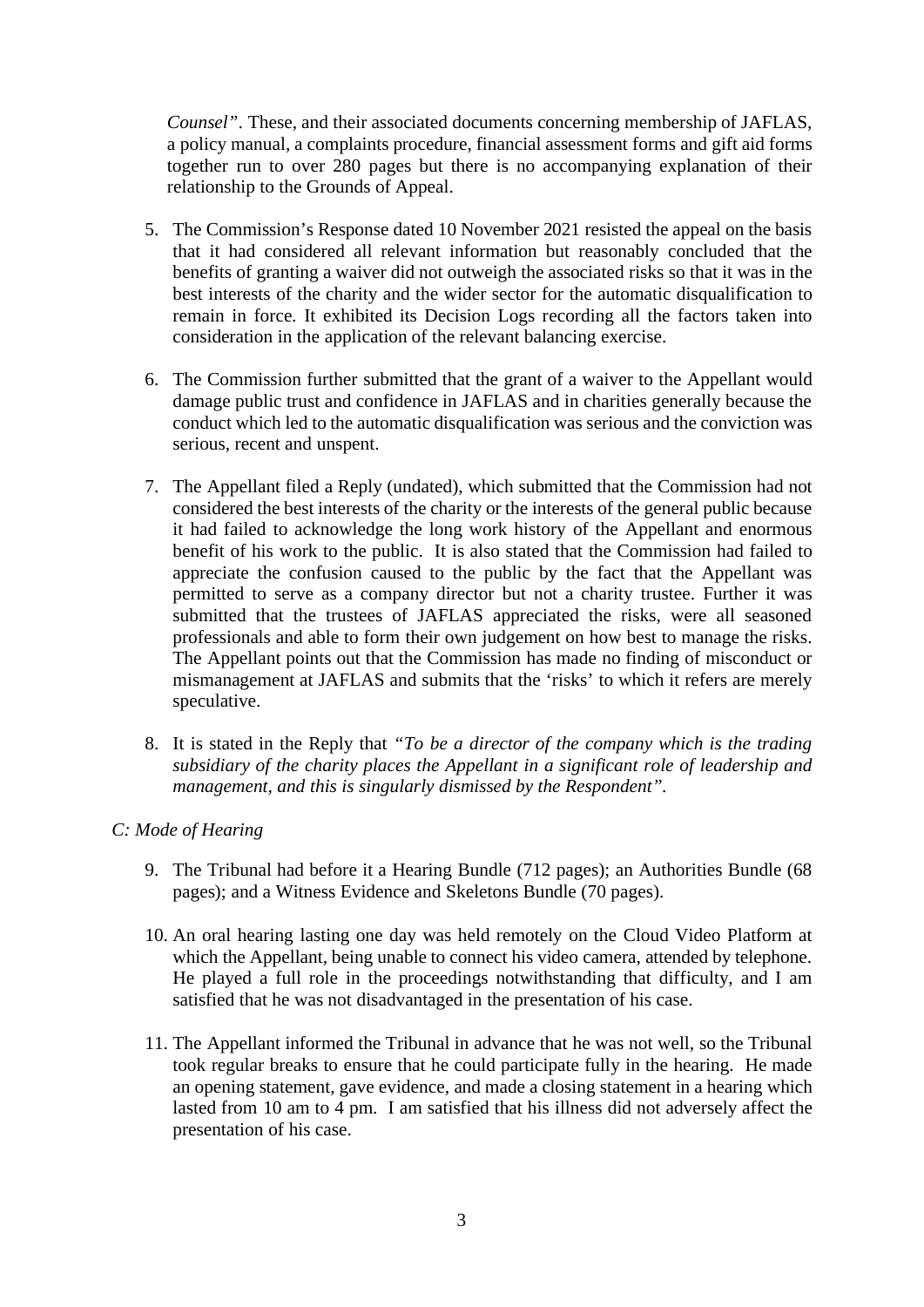12. Regrettably, the hearing was interrupted by an observer in the virtual public gallery, who posted disrespectful messages to the Appellant and to the Tribunal in the chat room. The Tribunal excluded that person from the hearing. The Appellant was understandably shaken by this incident and, following a break for him to collect his thoughts, I directed under rule 35 of the Tribunal's Rules<sup>[4](#page-3-0)</sup> that the remainder of the hearing would be conducted in private, to prevent any repetition and allow him to give his best evidence. This meant that no one was allowed into the virtual public gallery, but the hearing was recorded, so access to the recording may be applied for in the usual way. I am very sorry this disruption occurred and am grateful to the Appellant for overcoming this difficulty and proceeding with presenting his appeal notwithstanding the unwarranted interruption. I am grateful also to Mr Rechtman for his forbearance with the disruption and his helpful submissions.

### *D: The Law*

 *…*

13. Section 178 of the 2011 Act provides (where relevant) as follows:

*(1) A person ("P") is disqualified from being a charity trustee or trustee for a charity in the following cases—*

*Case A*

*P has been convicted of—*

*(a) an offence specified in section 178A;*

*(b)an offence, not specified in section 178A, that involves dishonesty or deception.*

 *(3) While a person is disqualified under this section in relation to a charity, the person is also disqualified from holding an office or employment in the charity with senior management functions.*

14. Section 181 of the 2011 Act provides (where relevant) as follows:

*(1) This section applies where a person ("P') is disqualified under section 178(1).*

*(2) The Commission may, if P makes an application under this subsection, waive P's disqualification —*

*(a) generally, or*

*(b) in relation to a particular charity or a particular class of charities.*

 *(2A) A waiver under subsection (2)—*

*(a) may relate to the whole of P's disqualification or only to disqualification under section 178(3);*

<span id="page-3-0"></span><sup>4</sup> [General Regulatory Chamber tribunal procedure rules - GOV.UK \(www.gov.uk\)](https://www.gov.uk/government/publications/general-regulatory-chamber-tribunal-procedure-rules)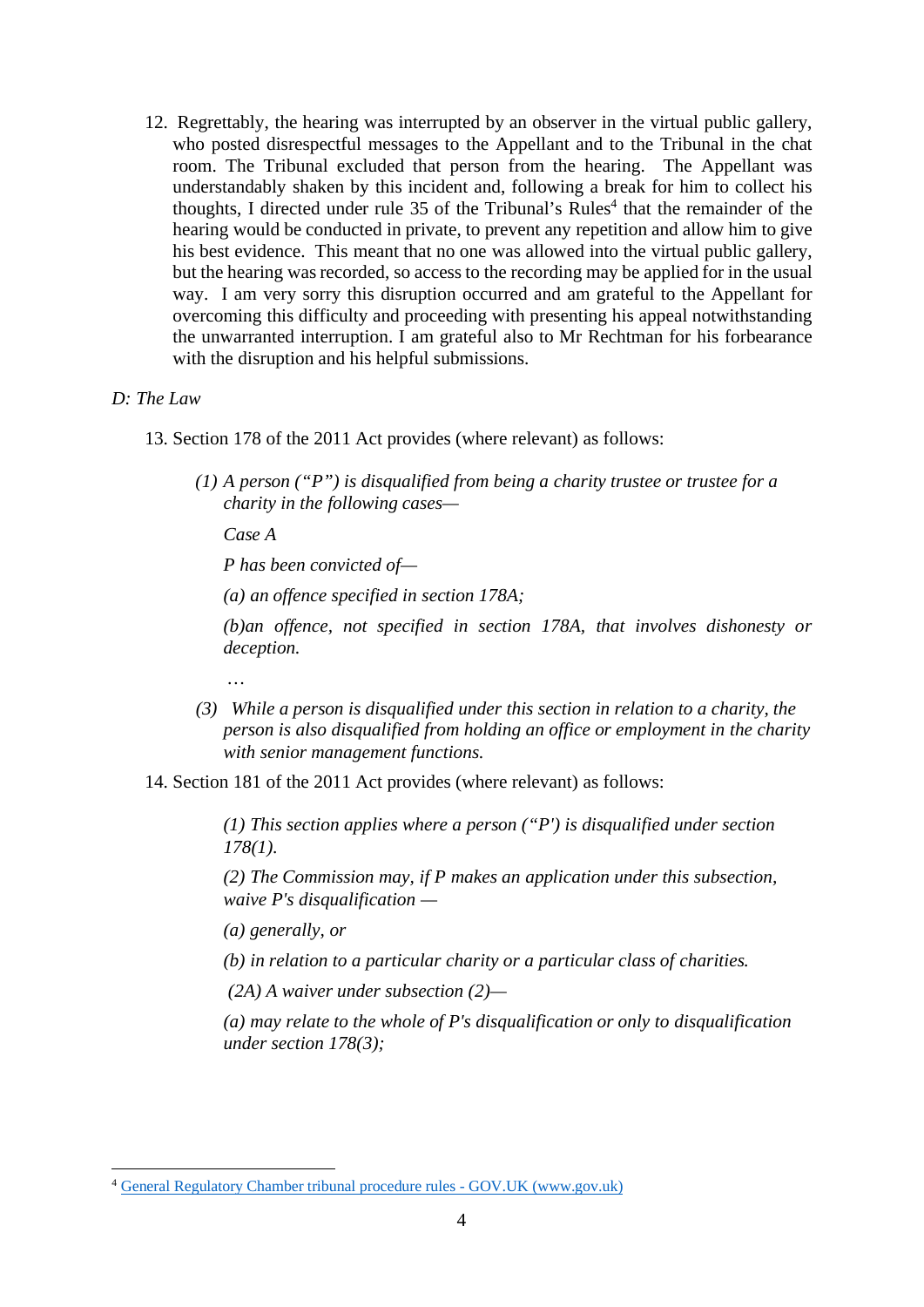*(b) in relation to disqualification under section 178(3) may relate to a particular office or employment or to any office or employment of a particular description.*

- 15. This is the first time this Tribunal has heard an appeal against the refusal of a waiver. It follows that there are no decisions of the Upper Tribunal or Higher Courts which bind me in making my Decision. There exist a number of rights of appeal to the Firsttier (and Upper) Tribunal where the Tribunal hears an appeal against the decision of a regulator that a person is not "fit and proper" for a particular role. That is in essence the case where the Commission makes a discretionary disqualification.
- 16. However, the "automatic disqualification and discretionary waiver" regime is different to the "fit and proper" regime in a number of respects. It is perhaps most closely analogous to the statutory regime whereby disqualified company directors may apply to the Court for permission to act as a director under s. 17 of the Company Directors Disqualification Act 1986<sup>[5](#page-4-0)</sup>. There is a mature body of case law in relation to such applications and, in considering this first appeal to the Tribunal, I have found it helpful to have regard to the courts' settled approach.
- 17. In *Rwamba v Secretary of State for Business, Energy and Industrial Strategy* [2020] EWHC 2778 (Ch)<sup>[6](#page-4-1)</sup>, Mr Justice Miles helpfully summarised the relevant principles as follows:

*[34] I was referred to a number of authorities including Re Tech Textiles Ltd [1998] 1 BCLC 259; Re Dawes & Henderson (Agencies) (No 2) [1999] 2 BCLC 317; Re TTL Realisations Ltd [2000] 2 BCLC 223; Re Barings plc (No 3) [2000] 1 WLR 634; Re Morija Plc [\[2007\] EWHC 3055 \(Ch\);](https://www.bailii.org/ew/cases/EWHC/Ch/2007/3055.html) Haughey v Secretary of State for Business, Energy and Industrial Strategy [2018] EWHC 3566 (Ch). I draw the following general guidance from these cases and section 17 itself:*

*i) The court has a discretion under section 17 to allow a person who has been disqualified to be a director of a company or be concerned or take part in the promotion, formation, or management of a company.*

*ii) The onus is on an applicant under the section to persuade the court to grant permission. The starting point when approaching the jurisdiction is that the applicant has been held unfit to be a director for the period of the order (or has accepted the equivalent when giving an undertaking). Nonetheless leave may be given in a proper case.*

*iii) It is for the court (and not for the Secretary of State) to be satisfied that it is appropriate to give leave for the applicant to be a director etc.*

<span id="page-4-0"></span><sup>5</sup> [Company Directors Disqualification Act 1986 \(legislation.gov.uk\)](https://www.legislation.gov.uk/ukpga/1986/46/section/17)

<span id="page-4-1"></span><sup>6</sup> [Rwamba v The Secretary of State for Business, Energy And Industrial Strategy \[2020\] EWHC 2778 \(Ch\) \(20](https://www.bailii.org/cgi-bin/format.cgi?doc=/ew/cases/EWHC/Ch/2020/2778.html&query=(%22permission+to+act+as+director%22)) October 2020) (bailii.org)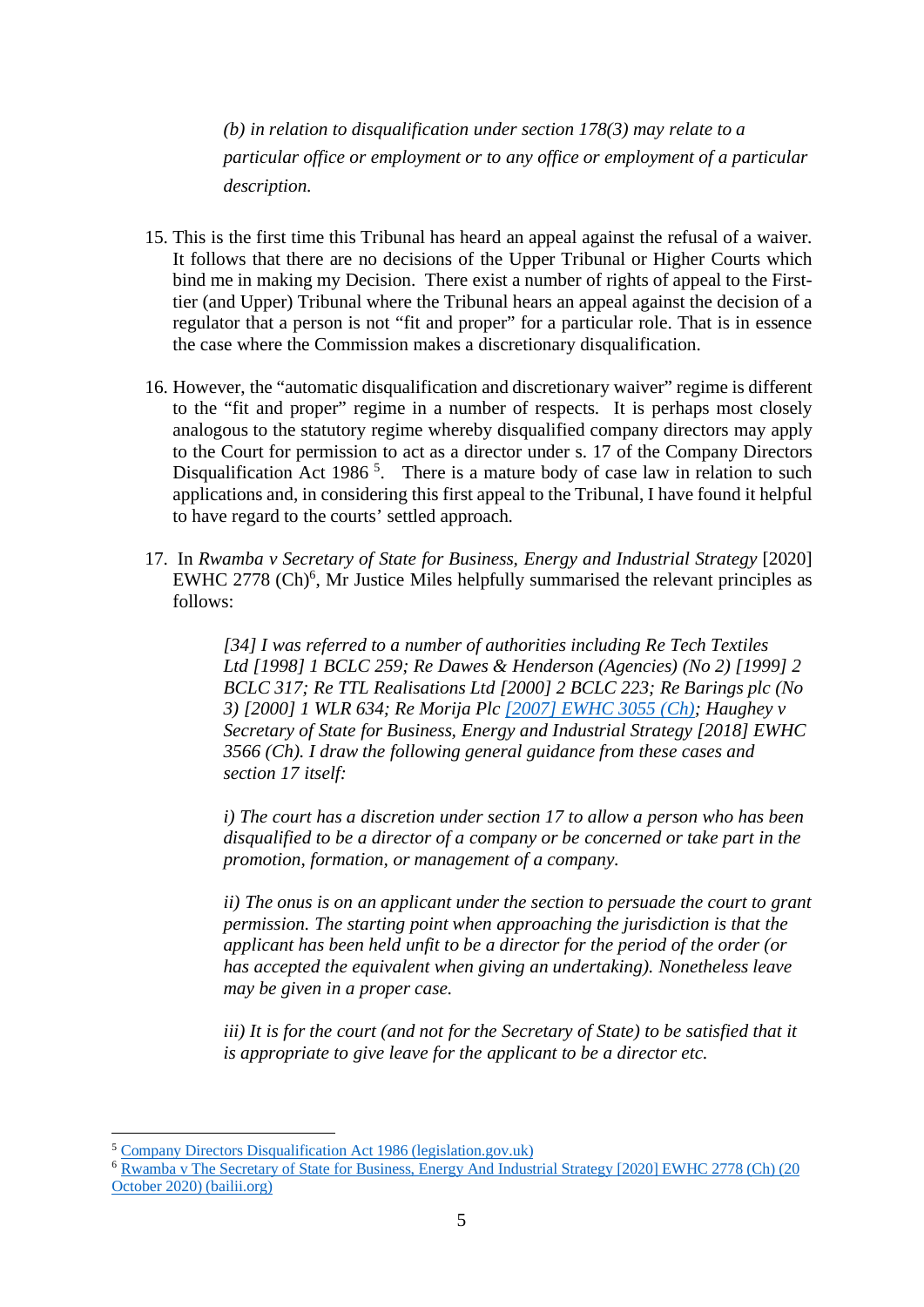*iv) The discretion under section 17 to give leave is unfettered. It is wrong to seek to add glosses or preconditions. The question for the court is whether in all the circumstances it is appropriate to give leave; and in approaching this question the court balances all the relevant factors.*

*v) Though it is usual to establish that the Company has a "need" for the applicant to be a director or involved in the management, this is not a precondition. For instance, the appointment may be made to allow the director to obtain a tax advantage.*

*vi) The court should, among other things, have regard to the nature and seriousness of the conduct that led to the disqualification order or undertaking and the length of the disqualification. Where that conduct was dishonest a court may be reluctant to give leave.*

*vii) The court should, when deciding whether to give leave for a director to act as a director have regard to the purposes of a disqualification order. These include (i) protecting the public directly by prohibiting the disqualified person from acting and (ii) deterring both the particular director and others from the kind of conduct that has led to the order.*

*viii) Leave should not be too freely given as this would tend to undermine the protective and deterrent purposes of a disqualification order. The court would not wish anyone dealing with a director to be misled as to the gravity of a disqualification order.*

*ix) On the other hand, the power of the court to grant leave under section 17 is inherent in the disqualification regime and in an appropriate case it may serve the public interest to allow a disqualified person to be a director of a specific company.*

*x) Moreover, the fact that the applicant for leave has agreed to the imposition of conditions designed to ensure high standards of corporate conduct may itself be seen as promoting the policy of deterring misconduct.*

*xi) Where a judge has decided to give or decline leave under section 17 an appellate court will only allow an appeal where the judge has taken into account irrelevant factors or failed to take into account relevant ones or acted outside the generous ambit of his or her discretion or has come to a conclusion which is plainly wrong.*

18. I find this a useful summary of the caselaw, although I note that I am not bound by it and there are some important differences between the company directors' and charity trustees' regimes. First, I note that the court has power to allow a disqualified person to act as a director subject to conditions, whereas this Tribunal has no power to impose conditions in relation to a waiver. Secondly, I note that there are discrete public policy issues relevant to the 'deterrent and protective factors' when considering charities rather than commercial entities. Thirdly, I note that a s.17 application is made in relation to a particular company and not companies in general, so it is more closely analogous to a specific waiver than a general waiver. Nevertheless, there is an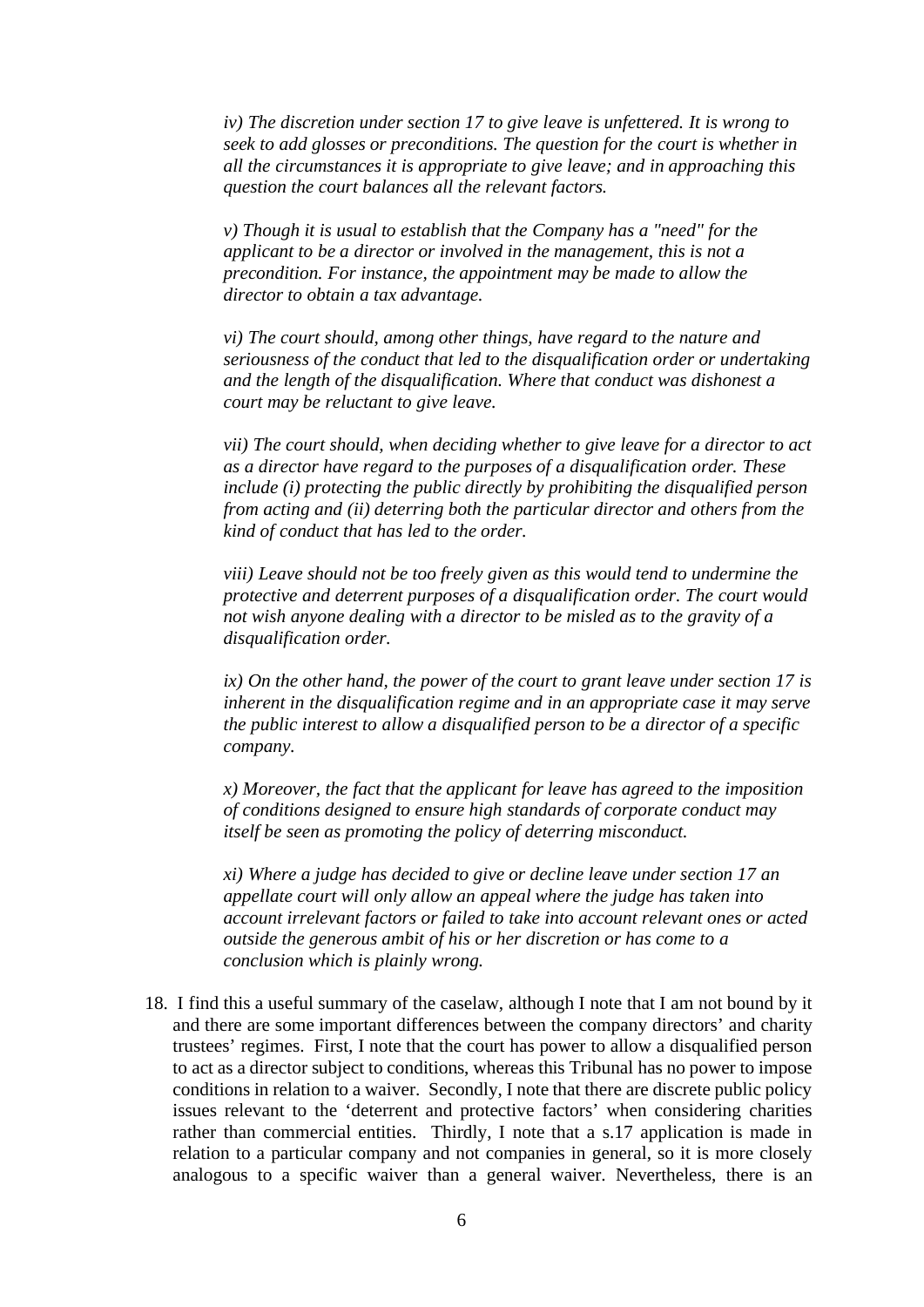important similarity between the two regimes in that the 2011 Act provision, like the 1986 Act, has no statutory criteria for the exercise of the waiver. Thus, both types of decision involve the exercise of discretion by the judicial decision-maker on a factsensitive basis. The conduct of a balancing exercise, in which the "pros" and "cons" of granting a waiver are transparently listed before a judgment is reached, is the practice of the courts and one which I endorse in the context of this Tribunal. I note here (because it is relevant to what follows) that disputed facts must be proven by the relevant party and to the relevant standard before they can be allocated to the "pro" or "con" side of the scales and finally weighed into the balance by a judicial decisionmaker.

- 19. The Commission has published guidance about the factors it will take into account when deciding whether to grant a waiver<sup>[7](#page-6-0)</sup>. This guidance adopts a similar approach to the courts in setting out the factors relevant for inclusion in a balancing exercise. The Commission also takes into account charity-sector-specific considerations, such as the Commission's statutory objective, under s. 14 of the 2011 Act, to promote public trust and confidence in charities.<sup>[8](#page-6-1)</sup>
- 20. An appeal against the Commission's decision to refuse a waiver requires the Tribunal to "*consider afresh*" the Commission's decision under s.31[9](#page-6-2) (4) (a) of the 2011 Act<sup>9</sup>. In so doing, the Tribunal can consider evidence which has become available subsequent to the Commission's Order - see s.319 (4) (b) of the 2011 Act. This approach avoids the Tribunal conducting a review of the procedure adopted by the Commission in making its own decision, as the ability for an independent judicial body (such as this Tribunal) to take a fresh decision on appeal is curative of any procedural shortcomings by the administrative decision-maker. It follows that the Tribunal must ask itself whether, on the basis of all the information before it, it would itself grant the waiver. Thus, the appeal is a re-hearing rather than a procedural review.
- 21. The Tribunal's approach to an appeal by way of re-hearing must take account of the Court of Appeal's judgment in *R (Hope and Glory Public House Limited) v City of Westminster Magistrates' Court* [2011] EWCA Civ 31<sup>[10](#page-6-3)</sup>, which was in turn approved by the Supreme Court in *Hesham Ali (Iraq) v Secretary of State for the Home Department* [2016] UKSC 60 at  $[45]$ <sup>[11](#page-6-4)</sup>. Such an approach requires the Tribunal to ask itself what weight to attach to the Respondent's reasons for making the decision under appeal, rather than merely substituting its own judgement. In *Begum v Secretary of State for the Home Department* [2021] UKSC 7<sup>[12](#page-6-5)</sup>, the Supreme Court also cautioned judicial decision makers against substituting their own judgement for that of the statutory decision maker, holding at [70] that "*the Secretary of State's assessment*

<span id="page-6-0"></span><sup>7</sup> [How the Charity Commission assesses waiver applications and makes a decision - GOV.UK \(www.gov.uk\)](https://www.gov.uk/government/publications/how-the-charity-commission-assesses-waiver-applications-and-makes-a-decision)

<span id="page-6-1"></span><sup>8</sup> [Charities Act 2011 \(legislation.gov.uk\)](https://www.legislation.gov.uk/ukpga/2011/25/section/14) <sup>9</sup> [Charities Act 2011 \(legislation.gov.uk\)](https://www.legislation.gov.uk/ukpga/2011/25/section/319)

<span id="page-6-3"></span><span id="page-6-2"></span><sup>&</sup>lt;sup>10</sup> <http://www.bailii.org/ew/cases/EWCA/Civ/2011/31.html>

<span id="page-6-4"></span><sup>11</sup> [https://www.supremecourt.uk/cases/docs/uksc-2015-0126-judgment.pdf.](https://www.supremecourt.uk/cases/docs/uksc-2015-0126-judgment.pdf)

<span id="page-6-5"></span> $12$  [R \(on the application of Begum\) \(Appellant/Respondent\) v SIAC and SSHD \(Respondent/Appellant\)](https://www.supremecourt.uk/cases/docs/uksc-2020-0156-judgment.pdf) (supremecourt.uk)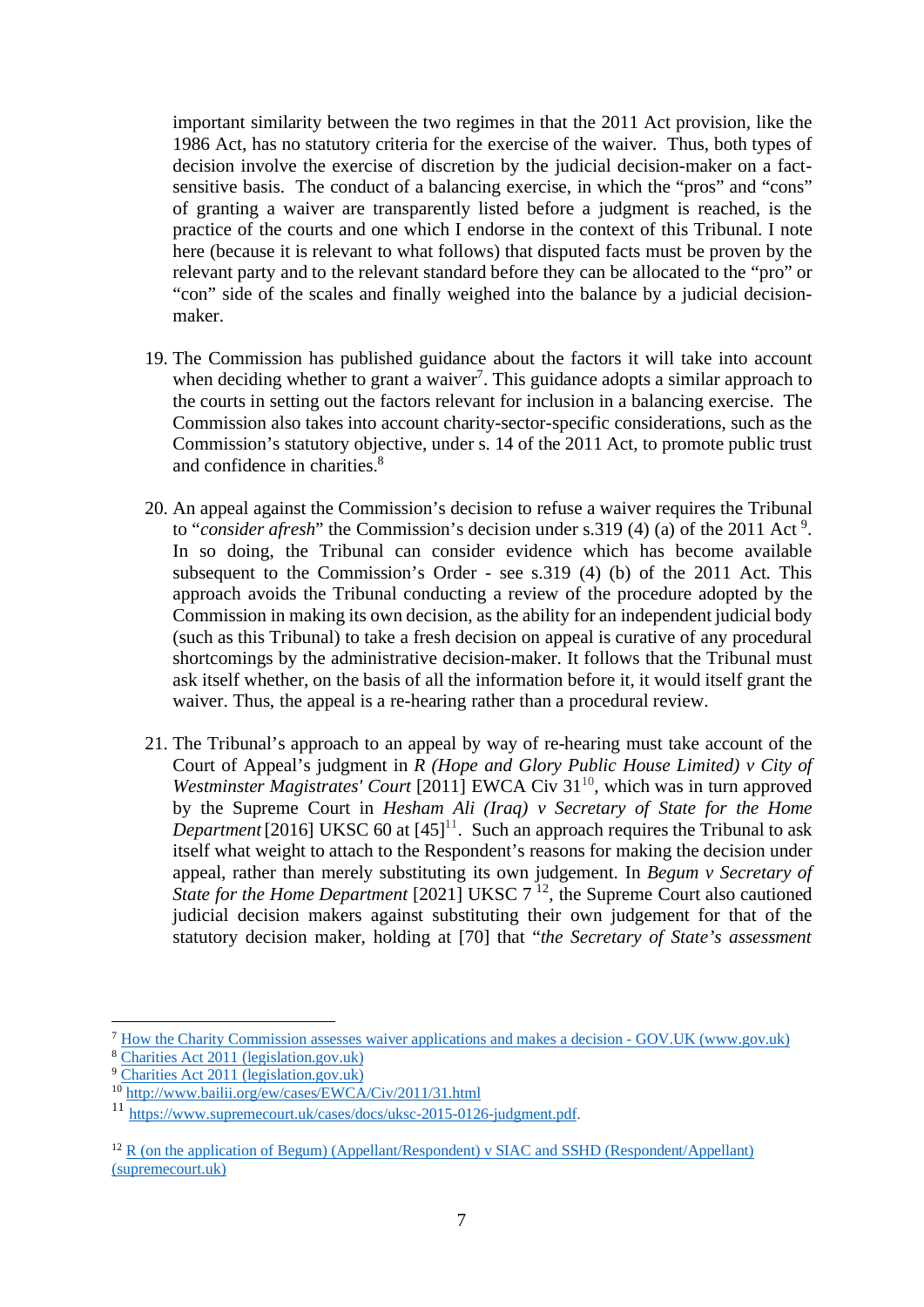*should be accorded appropriate respect, for reasons both of institutional capacity (notwithstanding the experience of members of SIAC) and democratic accountability".*

- 22. The burden of proof in the appeal rests with the Appellant as the person seeking to disturb the status quo. I note that in the company directors' disqualification caselaw, this is described as a "*heavy burden*" because the starting point is one of the Applicant having been adjudged unfit<sup>[13](#page-7-0)</sup>. The applicable standard of proof is the balance of probabilities.
- 23. If the appeal is allowed, the Tribunal may exercise the powers set out in the relevant part of column 3 in Schedule 6 to the 2011 Act  $^{14}$  $^{14}$  $^{14}$ . In the case of an appeal against the refusal of a waiver, the available powers are:
	- *(a) quash the decision and (if appropriate) remit the matter to the Commission;*
	- *(b) substitute for the decision any other decision of a kind which could have been made by the Commission.*

# *E: Evidence*

- 24. The Commission prepared the Hearing Bundle in consultation with the Appellant. This included documentary evidence of the Appellant's conviction and sentence; the transcript of his Solicitors Disciplinary Tribunal hearing; and his correspondence with the Commission itself. The application for the waiver, the reasoned decisions not to grant the waiver and the associated paper trail were also included in the Bundle.
- 25. The Tribunal directed that witness statements should stand as evidence in chief but that any witnesses should attend for cross examination, if requested. The Appellant and the Chairman of Trustees of JAFLAS, Mr. Paul Bohill, had both made a witness statement and attended the hearing to answer questions at the request of the Commission. The Commission's witness Ms. Joanne Maguire (who had conducted the decision review) made a witness statement but was not required by the Appellant to attend for cross examination. This was surprising given the terms of the Grounds of Appeal.
- 26. The Appellant and Mr Bohill filed an unusual form of witness statement in that both of their evidence was contained in one document. It contained a Statement of Truth which was signed by them both. The Appellant explained that he had adopted this unconventional approach in order that the Tribunal should be aware that Mr Bohill had read the Appellant's witness evidence and so the Tribunal would understand that nothing had been hidden between them. The composite witness statement was filed considerably after the deadline set and considerably after the Commission had filed its evidence. Notwithstanding these concerns, I considered it fair and just to admit the statement into evidence.
- 27. The sum of evidence in relation to the key issues before me was as follows:

<span id="page-7-0"></span><sup>&</sup>lt;sup>13</sup> See, for example, at [17] [Hobson v Secretary of State for Business, Energy and Industrial Stategy \[2021\]](https://www.bailii.org/cgi-bin/format.cgi?doc=/ew/cases/EWHC/Ch/2021/1317.html&query=(%22permission+to+act+as+director%22)) EWHC 1317 (Ch) (20 May 2021) (bailii.org)

<span id="page-7-1"></span><sup>&</sup>lt;sup>14</sup> [Charities Act 2011 \(legislation.gov.uk\)](https://www.legislation.gov.uk/ukpga/2011/25/schedule/6)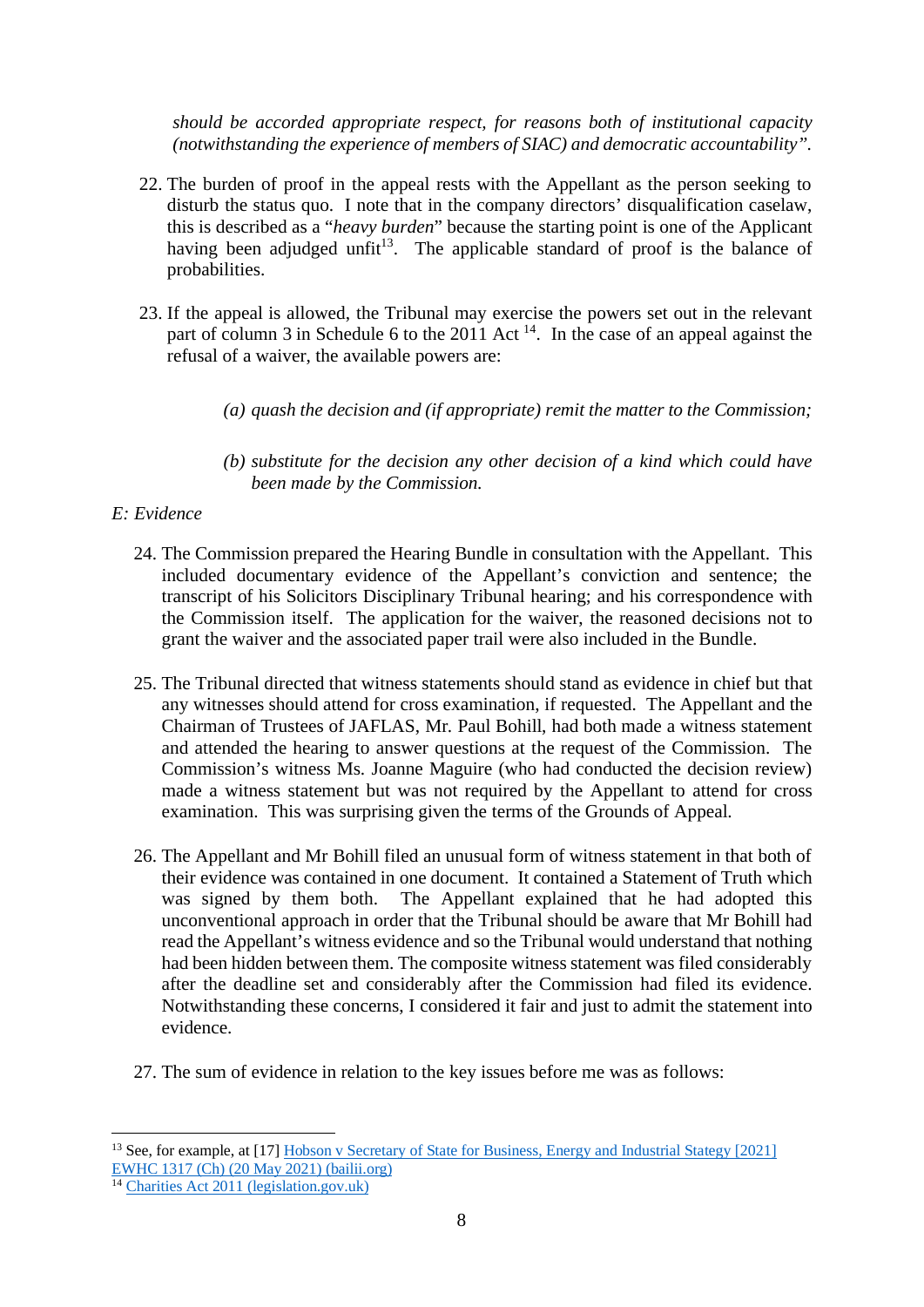### (i) *The Conviction*

- 28. The Commission relied on the undisputed fact of the Appellant's conviction for an offence of dishonesty and produced for the Tribunal a press report of the Judge's sentencing remarks. These recorded that although the Appellant's original disability benefits claim was genuine, when he submitted a review form in 2011, he had failed to give an accurate description of his disability at that time.
- 29. In correspondence with the Commission, the Appellant had described this as a "*bad faith prosecution"* and criticised the Judge as *"unfit through bias".* The application for waiver made by the Appellant states that he had been *"poorly represented at trial and proceedings are now extant against my barrister for negligence".*
- 30. The Appellant's witness statement for the Tribunal states that he accepts responsibility for his poor conduct of the benefit claim, but also asserts that he has subsequently been found to be entitled to the benefits he was convicted of wrongfully claiming, and at a higher rate. No documentary evidence was produced to support this statement.
- 31. The Appellant's witness statement states that he is now *"a different man".* In his opening submission, the Appellant told the Tribunal that he now understood that the Commission had legitimate concerns about his past conduct but that he regarded its refusal to grant the waiver as disproportionate given that there are no causes for concern about JAFLAS and that he has considerable skills and experience to offer the charity.
- 32. Cross examined by Mr Rechtman, the Appellant stated that he had been contacted by the Commission about his conviction and resulting disqualification before he had had the chance to report it himself. He said he could not have made a Serious Incident Report earlier in any event, as the Court had initially issued inaccurate documents about his conviction, which he had to ask to be corrected. The Appellant said he still took the view that it had been a bad faith prosecution as the DWP staff had seem him weekly in the Social Entitlement Tribunal and were aware of his fluctuating physical condition.
- 33. Asked by the Tribunal whether he had appealed his conviction, he said that he had instructed a barrister to do so but this had not happened. He had complained to the barristers' Head of Chambers but by then it was too late.

# (ii) *The Solicitors Disciplinary Proceedings*

- 34. The Commission produced for the Tribunal the official transcript of the Solicitor's Disciplinary Tribunal proceedings in which the Appellant was struck off the Roll of Solicitors in 2016, having been found to have breached the Solicitors Accounts Rules; also to have dishonestly caused or allowed false statements to be made about his qualifications, membership of certain organisations, appointments and awards he had received; also that he had failed to co-operate with the SRA's investigation into his conduct.
- 35. In correspondence with the Commission the Appellant described the Solicitors Disciplinary Tribunal as having "*predetermined"* his appeal. He described the "*mala-*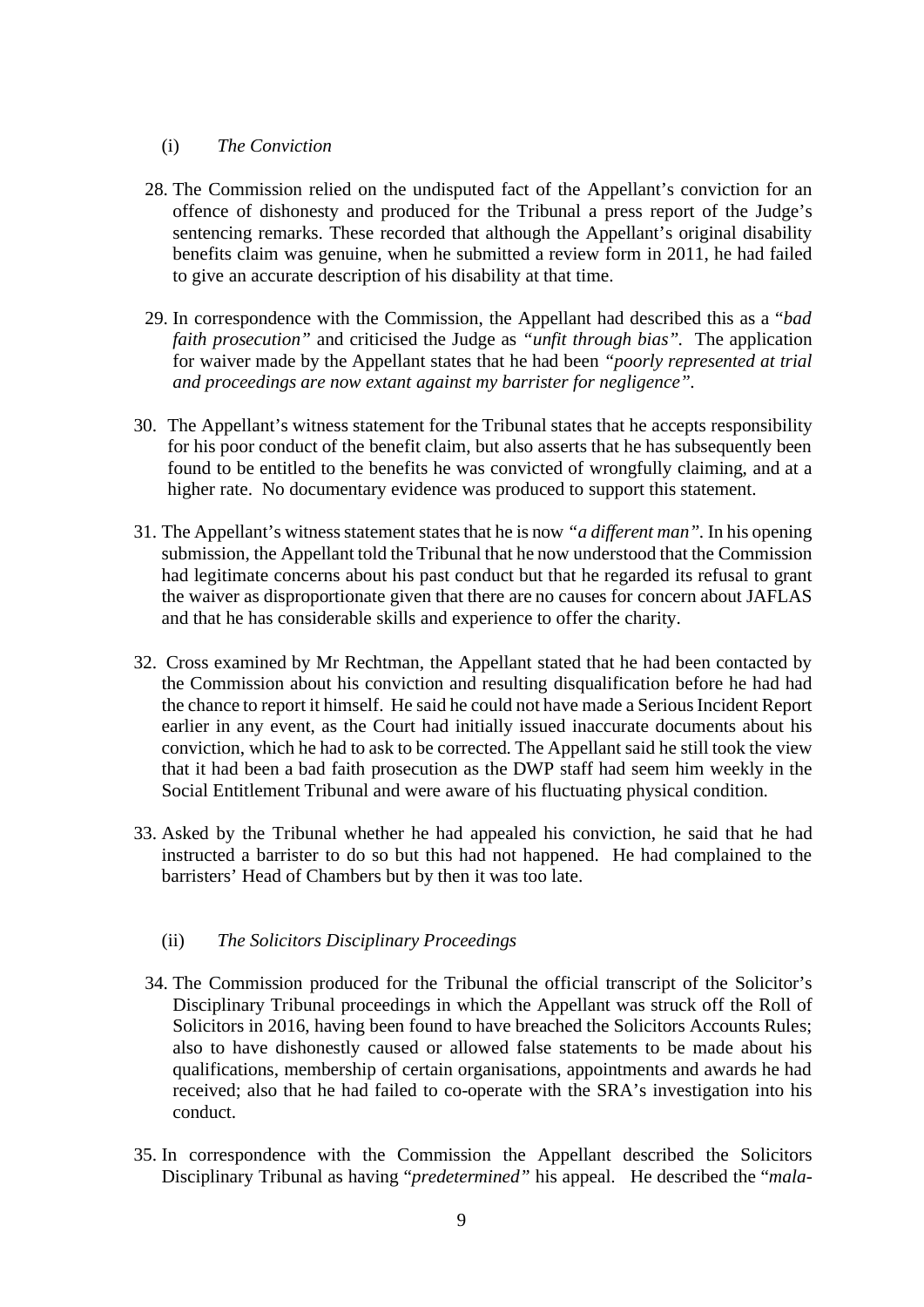*fides"* of the striking-off, including a statement that *"My college lied to the tribunal saying I had no rights to practice criminal law as an advocate, I successfully sued them and received damages and costs".* No documentary evidence was produced to support this statement.

- 36. The Appellant accepted in his witness statement that he had behaved in a manner which fell short of the required standards in relation to the Solicitors Regulation Authority and that he had "*failed in some of my duties to be open and frank with my regulator"* but explained that he had been unwell at the time and that the Solicitors Disciplinary Tribunal had refused to move the hearing to Manchester to accommodate his disability, so he had not attended the hearing. He states that he subsequently brought defamation proceedings against the Solicitors Regulation Authority for its wrongful statements about him and that he was awarded damages. No documentary evidence was produced to support this statement.
- 37. Cross examined, the Appellant told the Tribunal that he now accepted that the Solicitors Regulation Authority had presented its case to the Solicitors Disciplinary Tribunal in a fair manner and that the Tribunal was entitled to make the findings it did as he had not attended, but that he still did not accept that he had been dishonest in his practice.
- 38. The Tribunal asked the Appellant why he had not produced evidence to support his case that the Solicitors Regulation Authority had retracted some of its allegations against him. He replied that he could not do so as he had signed a Non-Disclosure Agreement ("NDA").
	- (iii) *CILEX*
- 39. Joanne Maguire is the Commission's senior officer who reviewed the waiver decision in September 2021. Her witness statement described the history of the Commission's regulatory involvement with JAFLAS and its continuing concerns. Ms Maguire introduced into evidence a matter which post-dated the Commission's decision to refuse the waiver. This was that the Chartered Institute of Legal Executives ("CILEX") had in October 2021 made an "indefinite exclusion" of the Appellant from its membership on the basis that he had failed to inform CILEX as required of his striking off by the Solicitors Regulation Authority in 2016; his bankruptcy in 2018; and his conviction. She exhibited to her witness statement a print-out of the Appellant's CILEX Disciplinary Record.
- 40. Despite having been served with Joanne Maguire's witness statement containing the new evidence before he made his own witness statement, the Appellant did not there comment on it at all. The Tribunal therefore gave him an opportunity to address this new evidence in chief, before Mr. Rechtman commenced his cross examination. The Appellant's oral evidence on this point was that he had initially become a member of CILEX when a law student, then a graduate member, then a Chartered Fellow. As he was by then a solicitor, he did not need the CILEX accreditation but later he had thought it might be useful for the charity to renew his practicing certificate, so he did so, ticking the box to say that he had nothing further to declare. CILEX had then contacted him to say he had not told them he had been struck off as a solicitor, but he had responded that they already knew this, as it was on the internet. He said he had also sent CILEX 'round robins' keeping them up to date, which other people had received, so CILEX had found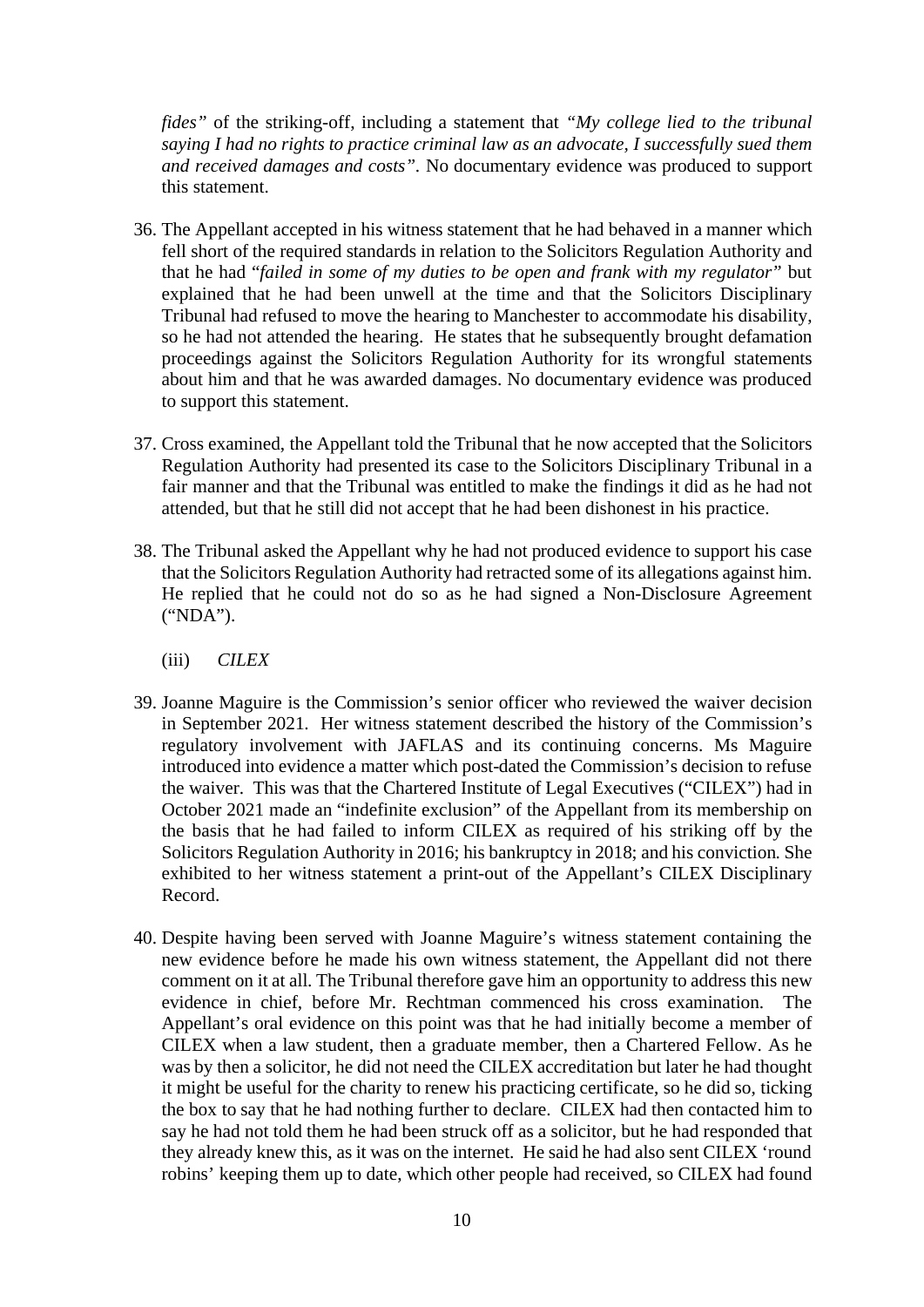him dishonest on the basis that it had been unable to find its own records. When asked by the Tribunal whether he had appealed, he said there is no right of appeal, and a judicial review would have been too expensive.

### (iv) *The importance of the Appellant to JAFLAS*

- 41. The Commission received and considered statements of support from JAFLAS' trustees, who stressed the importance that the Appellant's work has to the continued operation of JAFLAS. However, the Commission noted that the trustees had not provided any evidence to show they had adopted robust risk assessment procedures, which would be necessary were the waiver to be granted, and which they had been invited by the Commission to consider.
- 42. As noted above, the Appellant included with his Notice of Appeal documents relating to the legal practice of 'Dr. Alan Blacker & Co.' These documents clearly refer to the Appellant as a solicitor regulated by the Solicitor's Regulation Authority (see for example page 163 of the Bundle), whereas at the time that this evidence was submitted to the Tribunal in September 2021, that had not been the case for some years. The Tribunal asked the Appellant why the 'JAFLAS/Dr Alan Blacker & Co'. client documents that he had presented to the Tribunal along with his Notice of Appeal were inaccurate as to his status as a solicitor. He replied that these were out of date. Asked why he had provided out of date information to the Tribunal, he stated that he had never needed to update these documents as they were no longer in use.
- 43. The Appellant's oral evidence was that, as he has no professional indemnity insurance, he can now only help clients prepare their own documents. Litigation is then passed to other solicitors or barristers. He accepted that he must work within narrow confines but maintained that he nevertheless made a valuable contribution to JAFLAS' work in assisting people who had no one else to help them. The Appellant stated that all client money is received by the 'trading subsidiary' and transferred to JAFLAS. He declined to say which other legal services providers were assisting JAFLAS at present, saying it was privileged information. He stated that he had stood down from his position as trustee and Chief Executive following the Commission's advice. He denied that he was operating as a *de facto* trustee.
- 44. Mr Rechtman asked the Appellant to explain where 'Dr Alan Blacker & Co.' ended and JAFLAS began. He answered that 'Dr Alan Backer & Co.' is the trading subsidiary of JAFLAS and that this arrangement protects the charity from problems in litigation, for example, wasted costs orders. He described 'Dr Alan Blacker & Co.' as being "*wholly owned and controlled by JAFLAS".* He said that 'Dr Alan Blacker & Co.' is not incorporated (contrary to what was said in his Reply – see paragraph 8 above). He said that it is recognised by the Commission, the Court Service and the Law Society as a trading subsidiary. The Tribunal asked the Appellant to explain the legal mechanism on which he relies in stating that 'Dr Alan Blacker & Co.' is the trading subsidiary of JAFLAS, given that 'Dr Alan Blacker  $\&$  Co.' is not a company so there is no shareholding, nor apparently is there any other constitutional relationship between the two entities. He was unable to point to any legal document which established the trading subsidiary status but said he thought there might have been a board minute on the point.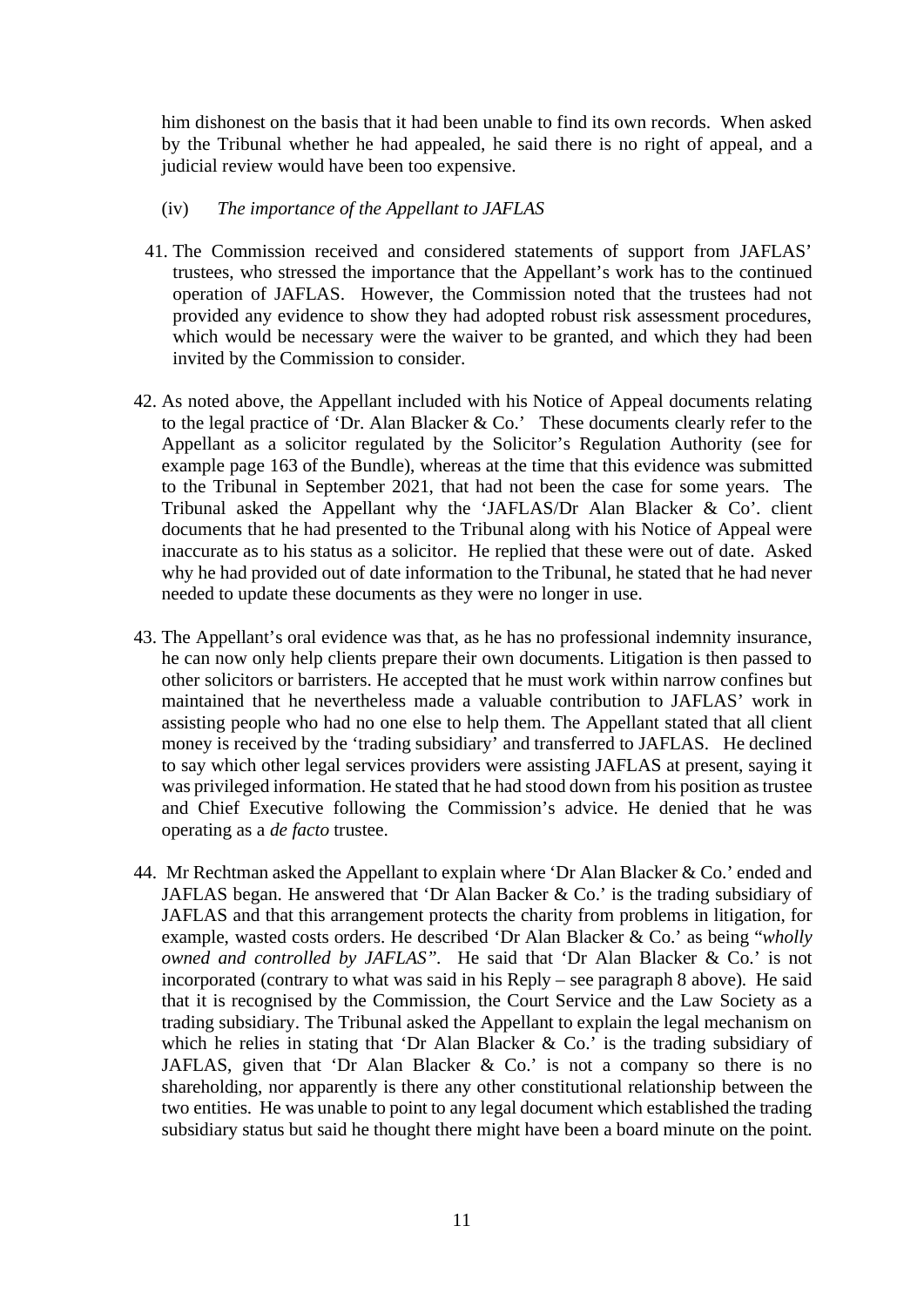- 45. The Bundle includes the letters of support for the Appellant sent to the Commission by JAFLAS' trustees, although only Mr Bohill made a witness statement for the Tribunal. Paul Bohill's witness statement states that he is a business restructuring consultant and former police officer, now a High Court Enforcement Officer. He states that he has come to trust and rely on the Appellant, whom he met only after the Appellant had been struck off the Roll of Solicitors. He describes the Appellant as an *"unwaged but sponsored non-executive director"* who advises large commercial companies as well as JAFLAS' clients, and that he has his own professional reputation to safeguard, so he is confident that his association with the Appellant is not a risk for JAFLAS. Mr Bohill's evidence to the Tribunal was that he has *"personally overseen the validation of Alan's bona fides and especially his peerage, knighthood, doctorate and his qualifications and fellowships. I have personally verified these examinations and satisfied myself along with counsel that they are entirely valid and without error or obfuscation".*
- 46. In cross examination, Mr Bohill was reminded by Mr Rechtman that he had written to the Commission describing the Appellant's conviction as a "*complete sham".* He said he still stood by that statement. He told the Tribunal that he did not speak on behalf of the other charity trustees. Asked why the other charity trustees had not made witness statements, Mr Bohill described them as "*little people*", unused to involvement in litigation. He stated that the Appellant does not have control of the charity and makes no decisions that have not been referred to himself as the Chair of Trustees. Re-examined by the Appellant, Mr Bohill told the Tribunal that he had never received a complaint about the Appellant's work and that he was appalled that the Appellant has had to "*descend to this".*
	- (v) *The Appellant's Professional Competence and the High Regard in which he is held by others*
- 47. In his submission for the internal decision review, the Appellant made his case for the general waiver on the basis that other charities often invite him to assist them in relation to acquisitions and mergers and other high-level negotiations, after which he is asked to become a trustee for a year or two to ensure the efficient running of the charity. The Appellant also states that he has provided 30 years of service in the voluntary sector and has received a knighthood in addition to his peerage for his service to the third sector. No corroborative evidence was produced to support either statement.
- 48. The Appellant's witness statement includes testimony that the Appellant *"sits as an upper-tier judge of the education and professional education tribunal (STORM) and sit as an ombudsman for the Independent Ombudsman Service…".* No documentary evidence has been produced to support this statement, nor the many other assertions of good character and high standing made in the witness statement. The only exhibit to the Appellant's witness statement is a list of the symptoms of three psychiatric disorders (Borderline Personality Disorder, Major Depressive Disorder; Imposter Syndrome), which he had composed himself. I understand this to support his testimony that he suffers from low self-esteem and depression which lead him constantly to gain new qualifications and accreditations to prove to himself his own worth. No medical evidence was provided to the Tribunal in support of this testimony.
- 49. The Commission had considered 'character references' submitted by the Appellant, although regarded these as having limited value in view of the fact they had been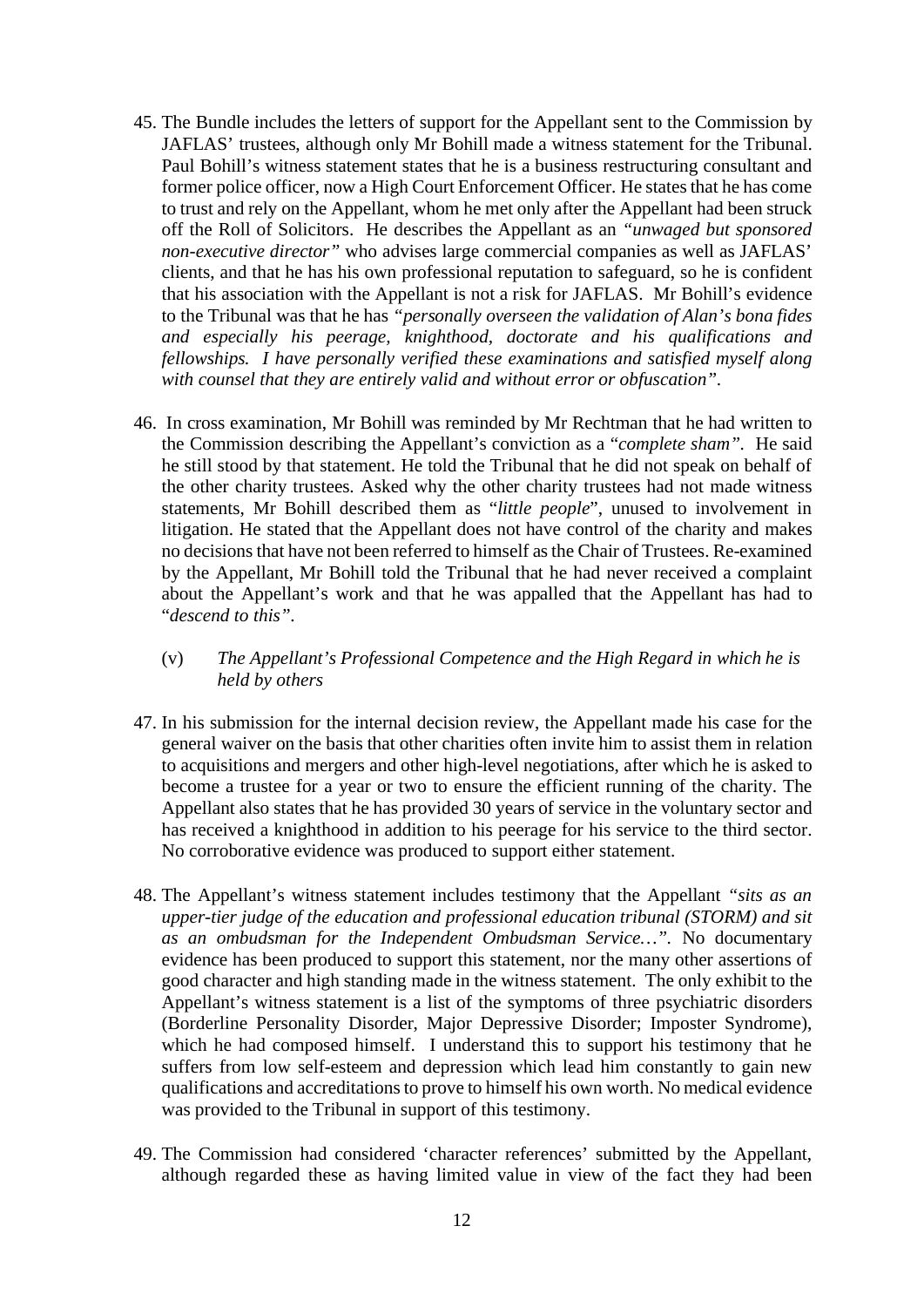prepared six months before the waiver application was made, presented in a tick-box format created by the Appellant himself and had been made in connection with an entirely different matter. These were produced in evidence for the Tribunal.

### *F: Submissions*

- 50. The Charity Commission provided a written skeleton argument for the Tribunal hearing, which may be summarised as follows:
	- (i) There is no dispute that the Appellant is disqualified under s. 178(1) of the 2011 Act;
	- (ii) This is an appeal by way of re-hearing; the Grounds of Appeal inappropriately invite a review of the Commission's decision;
	- (iii) The power under s. 181 of the 2011 Act to grant a waiver is discretionary;
	- (iv) The exercise of that discretion properly involves a balancing exercise of the risks and benefits which would arise from the applicant for the waiver acting as a charity trustee, taking into account all the relevant evidence. A waiver should be refused if the risks outweigh the benefits;
	- (v) The Commission undertook the relevant balancing exercise and reached an appropriate conclusion in this case;
	- (vi) In relation to the specific waiver sought in relation to JAFLAS, the Commission's conclusion was that it was not in the best interests of JAFLAS for the Appellant to continue in his dominant role despite his disqualification, especially in view of the trustees' apparent lack of understanding of the risks;
	- (vii) In relation to the general waiver sought, the seriousness of the Appellant's conduct leads the Commission to conclude that there would be a serious risk to public confidence and trust in charities generally were he permitted to act as a trustee;
	- (viii) The Appellant's evidence demonstrates that the Appellant lacks insight and seeks to blame others for his misfortunes;
	- (ix) It is relevant to take into account not only the disqualifying conviction, but also the striking off by the SRA and CILEX, which demonstrate similar patterns of dishonest behaviour. These instances relate directly to the Appellant's work for the charity, whilst the conviction does not;
	- (x) The refusal of the waiver is a proportionate measure because nothing less can protect the public and the charity sector from the level of risk which the Appellant represents.
	- (xi) The Commission is concerned that the Appellant continues to play a dominant role in JAFLAS and that he may be acting as a *de facto* trustee notwithstanding his disqualification.
- 51. The Appellant did not file a written statement of case for the Tribunal but made an oral closing submission as follows:
	- (i) He accepts that his behaviour towards the SRA was below the standard expected of a solicitor. He was ashamed of his past conduct but is a different man today;
	- (ii) He has never done anything deliberate to endanger clients. Other organisations approach him to assist in helping the most vulnerable people in society;
	- (iii) The people he assists do not care about his qualifications, they just want someone on their side and who knows what they are talking about;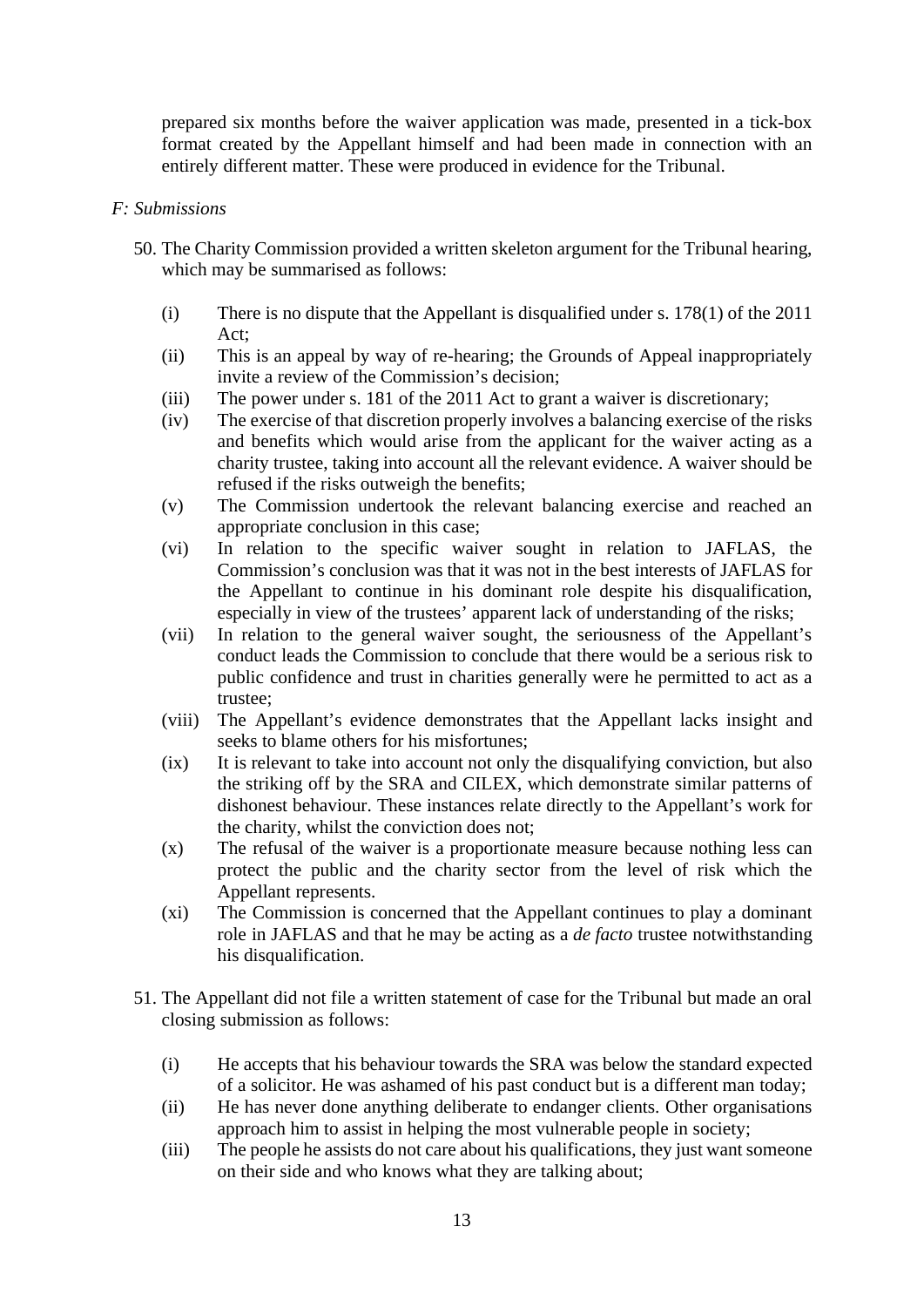- (iv) The public supports him, it does not need protection from him. There have been no complaints about his work and there is no evidence of risk;
- (v) The Solicitors Disciplinary Tribunal findings were wrong. The SDT should hang its head in shame for trying to make him come to London when he was a risk of death if he did so;
- (vi) The Commission's refusal to grant the waiver is unfair to JAFLAS' trustees. He cannot now share with them the responsibility for running the charity;
- (vii) The Commission's investigation has been prejudiced, but even they found the charity is being run properly;
- (viii) He works hard to help those in need of his help and takes pride in the work of the charity.
- 52. Later, the Appellant interjected to call Mr Rechtman's closing submissions "*drivel".* In a spirited outburst, he referred to his serious mental health difficulties and suicidal thoughts. He said he has accepted that he has done wrong, but that it was not the wrong shown on the paperwork. It was clear that he suffers a great deal of upset when his case is reported in the media, and he described receiving abusive messages from strangers who know nothing about his struggles. I left the hearing concerned for his welfare and express the hope that my Decision in this appeal, whilst having serious implications for him, is not used by others as an opportunity to engage in the abuse of a vulnerable man.

## *G: Conclusion*

- 53. By the date of the hearing, the Appellant no longer argued that the Commission's decision had been reached by a flawed process, merely that it was disproportionate. This appeal is against the Commission's decision, not the reasons given for it. However, I observe that the decisions to refuse the waivers, both in April and September 2021, followed the Commission's published guidance in identifying the relevant factors clearly, weighing them into a balancing exercise, and explaining why the factors against granting a waiver outweighed the factors in support of it. The Appellant had ample opportunity to present his evidence and argument for the Commission's consideration during that process.
- 54. My findings of fact are as follows:
	- *(i) The Conviction*

I accept the evidence of the Appellant's conviction for an offence of dishonesty. I conclude that the offence was serious enough to warrant a sentence of imprisonment, albeit a suspended one. I am satisfied that the conviction occurred in January 2020 so is as yet unspent. I find that the sentence has not yet been completed as the period of suspension lasts until 2024.

I do not accept the Appellant's bare assertions that his was a bad faith prosecution, that he was poorly represented, or that the judge was biased against him. I do not accept Mr Bohill's description of the proceedings as a sham.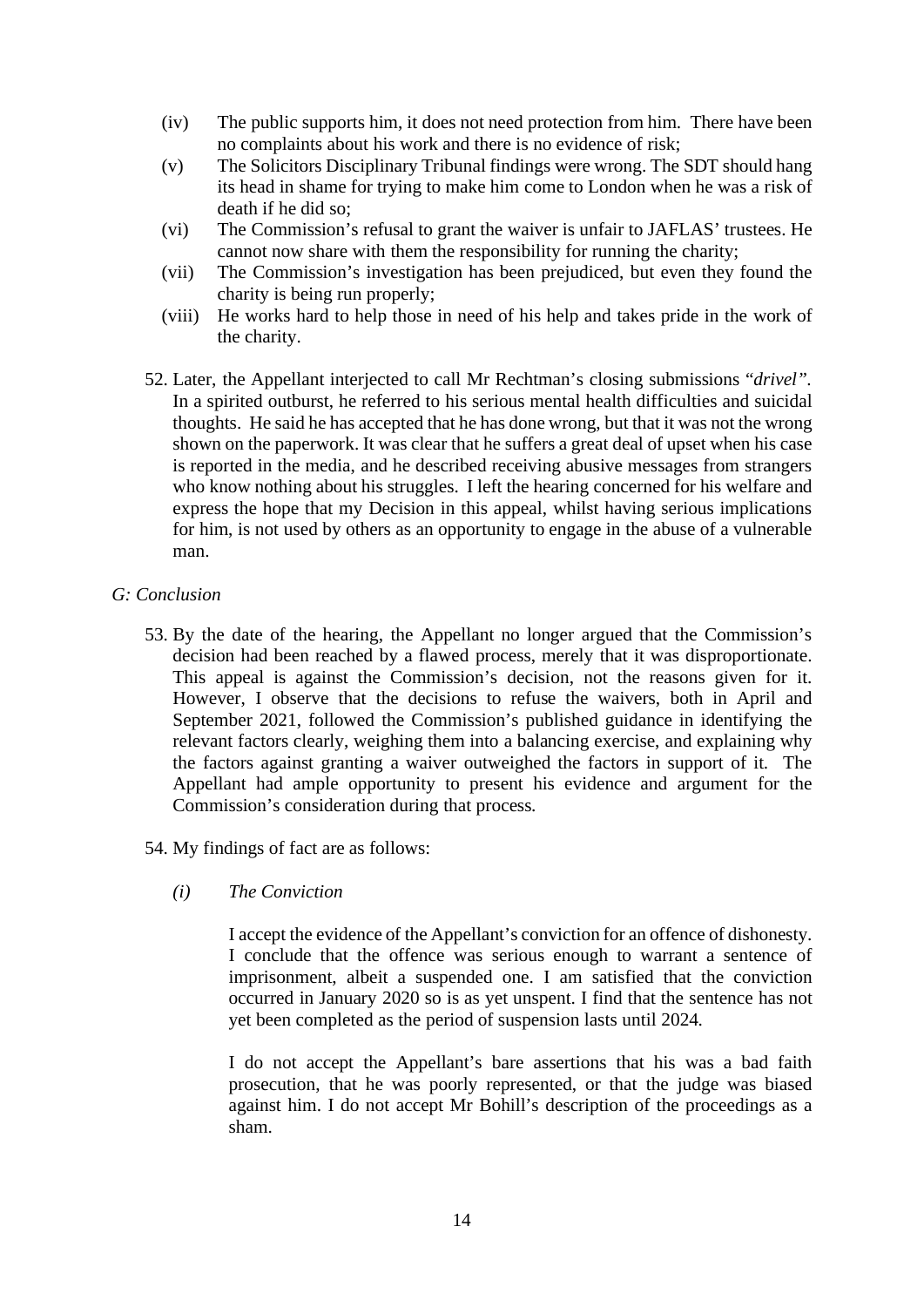I am unable to make a finding of fact about the reinstatement of the benefits to which the conviction relates in the absence of any documentary evidence to corroborate the Appellant's testimony. I conclude that such evidence would be readily available to him but that he chose not to present it to the Tribunal.

#### *(ii) The Solicitors Disciplinary Proceedings*

I accept the findings of the Solicitors Disciplinary Tribunal and the reasons for those findings which are set out fully in the transcript. I do not accept the Appellant's bare assertions that the proceedings were biased or unfairly conducted.

In the absence of corroborative evidence, I do not accept that the Solicitors Regulation Authority later retracted its allegations against the Appellant or paid him damages for defamation. It is counter-intuitive that a person who exonerates himself in defamation proceedings would sign an NDA so that nobody else would know of his exoneration. Nevertheless, if the Appellant's evidence about the NDA is correct, he could have applied to present it to the Tribunal subject to a direction as to its confidentiality, but he did not make any such application.

### (iii) *CILEX*

I accept the evidence of the Appellant's CILEX disciplinary record. I note that CILEX made its determination that he had failed to declare relevant matters to it on a date after the Appellant had applied to the Commission for the waivers.

I do not accept that the Appellant had in fact provided the relevant information to CILEX but that it had not kept accurate records.

I conclude that the evidence from CILEX, which post-dates the Charity Commission's decision, shows that following the Appellant's dishonest dealings with the SRA in 2016 and the finding of dishonesty by the criminal court in 2020, he repeated a pattern of dishonest conduct towards a regulatory body in 2021, even after making his waiver application.

### *(iv) The importance of the Appellant to JAFLAS/Other Charities*

I accept that JAFLAS provides support to needy beneficiaries facing legal problems and that the Appellant has played a key role in delivering this service.

I also accept the evidence that the Appellant's work as its senior manager is important to JAFLAS. This is especially the case given that he created its *modus operandi* himself and the trustees clearly depend upon his knowledge and skills to further the charity's objects.

The Appellant clearly has the unwavering support of Mr Bohill, but I am not persuaded that the other trustees fully supported the waiver application in the absence of any statement from them to the Tribunal.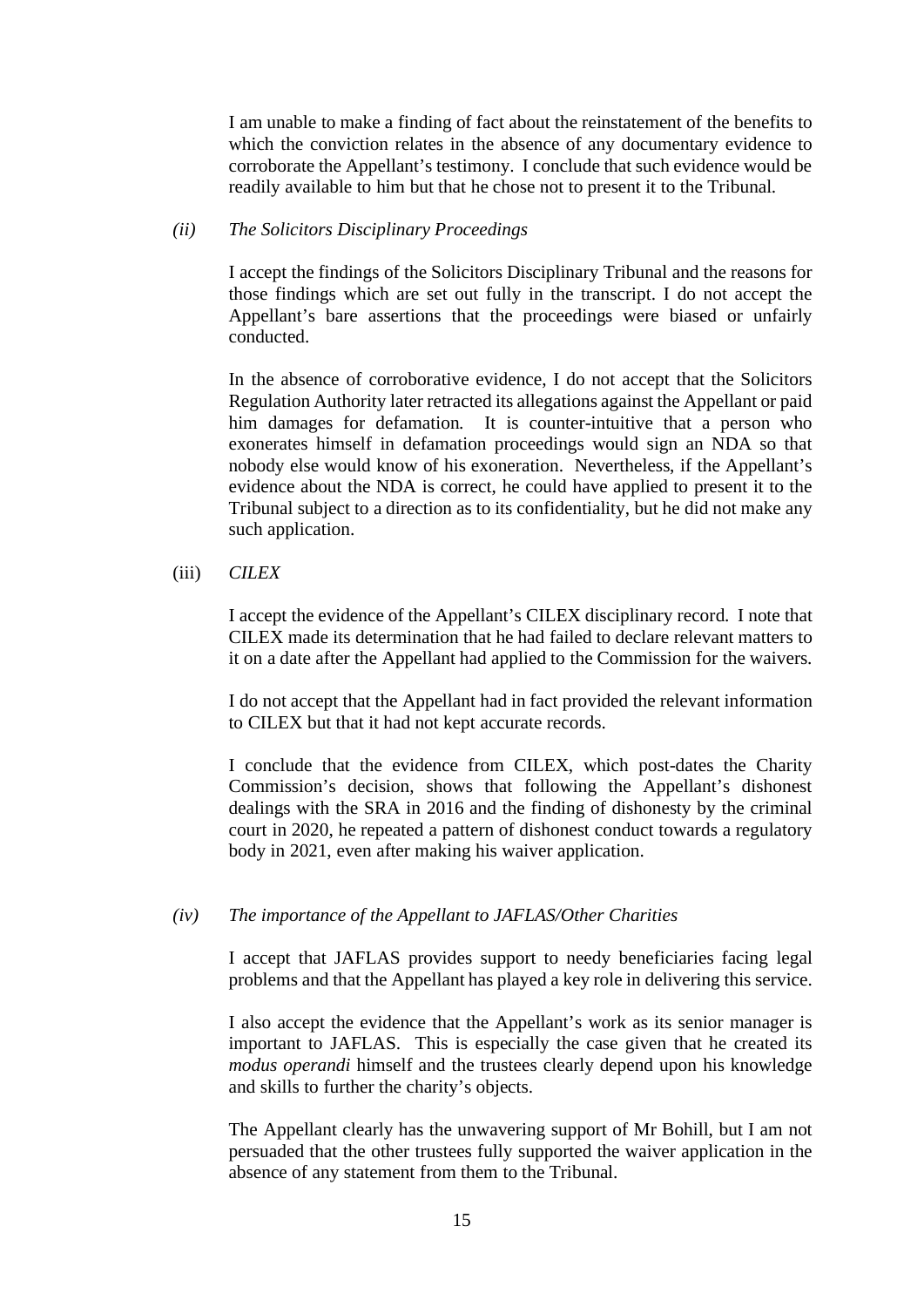I find it difficult to assess the benefit of the Appellant returning to the trustee board of JAFLAS without understanding the relationship between 'Dr Alan Blacker & Co.' and JAFLAS. It does not seem to me that 'Dr Alan Blacker & Co.' is a charity trading subsidiary in the usual sense, and I have not seen any evidence that JAFLAS has any formal mechanism of control over 'Dr Alan Blacker & Co'. This relationship will need to be further investigated and properly understood. On the evidence before me I am not persuaded that it is in the best interests of JAFLAS for the Appellant to be permitted to return to the trustee board so long as this uncertainty remains.

In the absence of any independent evidence to support his statements about offering assistance to other charities and receiving requests to serve on other charity boards, I conclude that the Appellant has not presented sufficient evidence for me to identify a positive factual case in support of his application for a general waiver.

### *(v) The Appellant's Professional Competence and the High Regard in which he is held by others*

I find that the notion of professional competence includes an appropriate attitude towards Rules, Codes of Conduct, and co-operation with regulatory requirements and investigations. The SRA and CILEX have both made adverse findings against the Appellant in this regard and I find that the Appellant's professional standards remain an issue in view of the recent finding by CILEX.

I accept the evidence of the Appellant and Mr Bohill that no complaints have been made about the Appellant's work for JAFLAS, and I also accept that the Commission has not made any finding of misconduct or mismanagement against the trustees of JAFLAS. Nevertheless, this evidence is insufficient on its own to support the case for a waiver.

I conclude that the Appellant and Mr Bohill have in their evidence asked this Tribunal to go behind the findings of the Solicitors Disciplinary Tribunal in asserting that he is entitled to use all the professional and academic qualifications which he claims, when the Solicitors Disciplinary Tribunal found that this was an element of his dishonesty. In the absence of any documentary evidence to support their assertions, I am unable to accept their evidence on this point. I conclude that such evidence would have been readily available to the Appellant if what he says is correct, but that he has chosen not to present it.

I am not persuaded that I can rely on the 'character references' for the same reason that the Commission did not accord them weight. It would have been open to the Appellant to present to this Tribunal meaningful character evidence, demonstrating the high regard in which he says he is held by others. However, he chose not to do so, and I find his case on this point unproven.

55. In conducting my own balancing exercise, I find that the proven factors which support the case for granting a waiver are: firstly, JAFLAS' heavy reliance upon the Appellant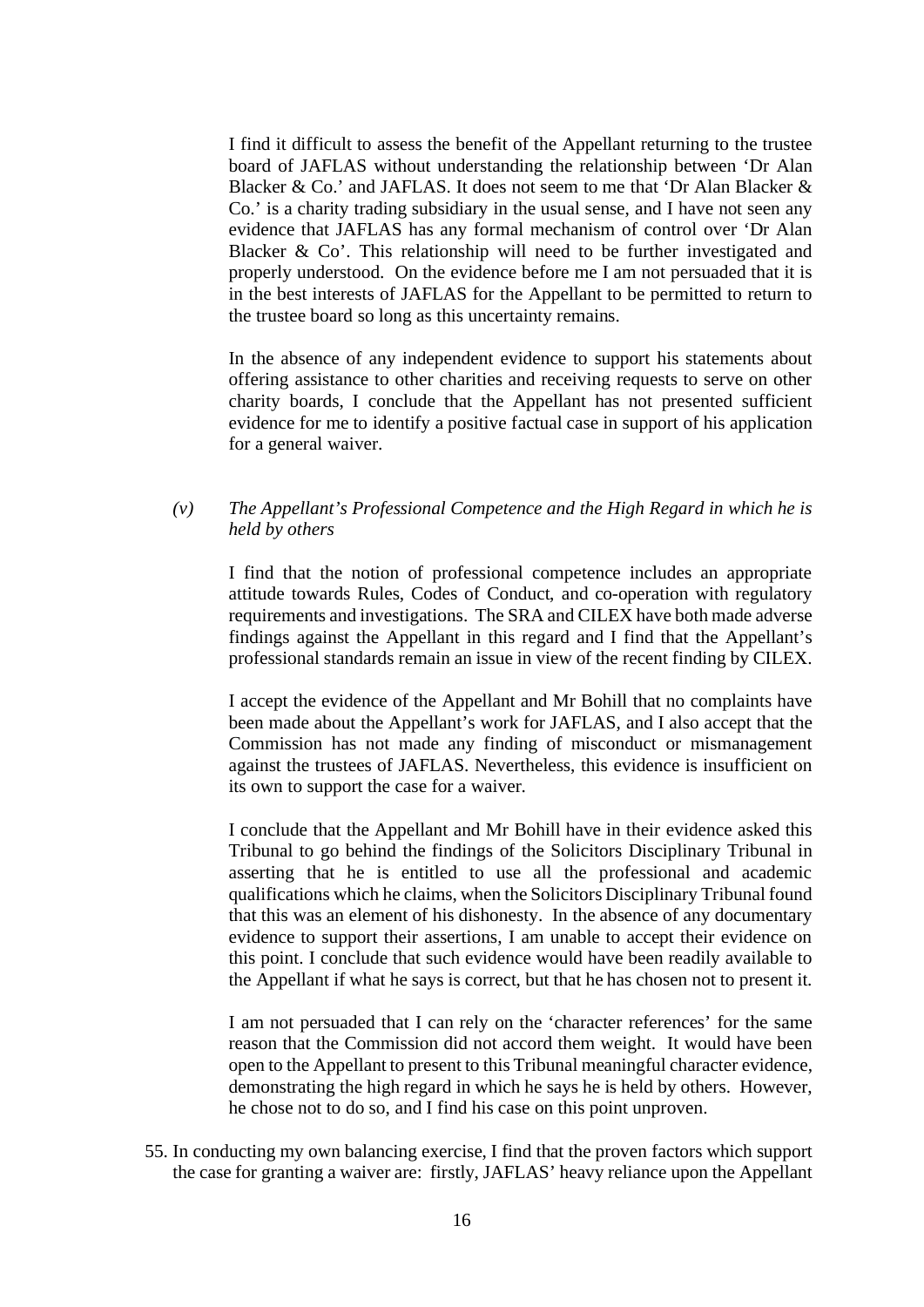in providing services to its beneficiaries. That point is weakened by the fact that he can provide advice as a volunteer. Secondly, in the Appellant's favour is the confidence of his Chair of Trustees Mr Bohill, although the absence of the other trustees from these proceedings and Mr Bohill's explanation for that absence raises concerns about the dynamics of the trustee board. I have also expressed concerns about the relationship between JAFLAS and 'Dr Alan Blacker  $\&$  Co' which require further consideration before a positive case for his return to the board and to the role of senior manager at JAFLAS could be established. This uncertainty weakens the impact of the second factor. Thirdly, I weigh into the positive side of the scales some early indications of contrition and insight from the Appellant. I appreciated his oral evidence on this point; however, his claim to be a changed man was easily disturbed when he became agitated, and he quickly reverted to casting blame on others. I conclude that it is as yet premature for his change of approach to be given much weight, but I hope that in time he may demonstrate the insight which would assist his case.

- 56. The proven factors which I find weigh against the grant of a waiver are as follows: firstly, the nature of the conviction, which Parliament has decided is serious enough to warrant an automatic disqualification from charity trusteeship. Thus, the Appellant's starting point is one of having been found unfit to serve as a charity trustee as a result of his dishonest conduct, and he bears the *"heavy burden"* of establishing the case for a waiver. As the Commission's guidance explains, that burden is even heavier in the case of an application for a general waiver, where the specific impact on any named charity cannot be assessed. Secondly, I add the recent date of the conviction. I conclude that it would be difficult for any disqualified trustee to establish that they have changed completely within only two years of their conviction and whilst their suspended sentence of imprisonment is still being served. Unsurprisingly, there was insufficient evidence of the complete rehabilitation claimed by the Appellant. Thirdly, as I have found, there is here a pattern of dishonest conduct towards his regulators which both precedes and post-dates the conviction, and for which the Appellant has consistently blamed others. I note that, while the conviction related to matters in the Appellant's private life, the findings of dishonesty by the SRA and CILEX impact directly on the nature of his work for and proposed trusteeship of JAFLAS because they inevitably impact on its relationship with its regulators. Fourthly, I am not satisfied that the Appellant has the support of the entire trustee board of JAFLAS, as I have not heard from all of them. It does not inspire confidence to think that if he were to be granted a waiver there could be a disagreement about him re-joining the board of trustees. The support of all a charity's trustees is a crucial factor in granting a waiver and requires a robust evidential case which was not made.
- 57. Fifthly, I place particular weight on the Commission's specialist knowledge of the charity sector and its view that public trust and confidence in charities would be harmed by the granting of waivers in this case. The Appellant's assertion that the public has confidence in him personally misses the point about the public's trust and confidence in the sector as a whole. Charity trusteeship and the holding of a senior role in any charity is a position of trust in relation to vulnerable beneficiaries and donated money. The Commission is better placed than the Appellant or the Tribunal to assess the sector-wide risks and I accept its assessment of the damaging impact that granting waivers would have in this case.